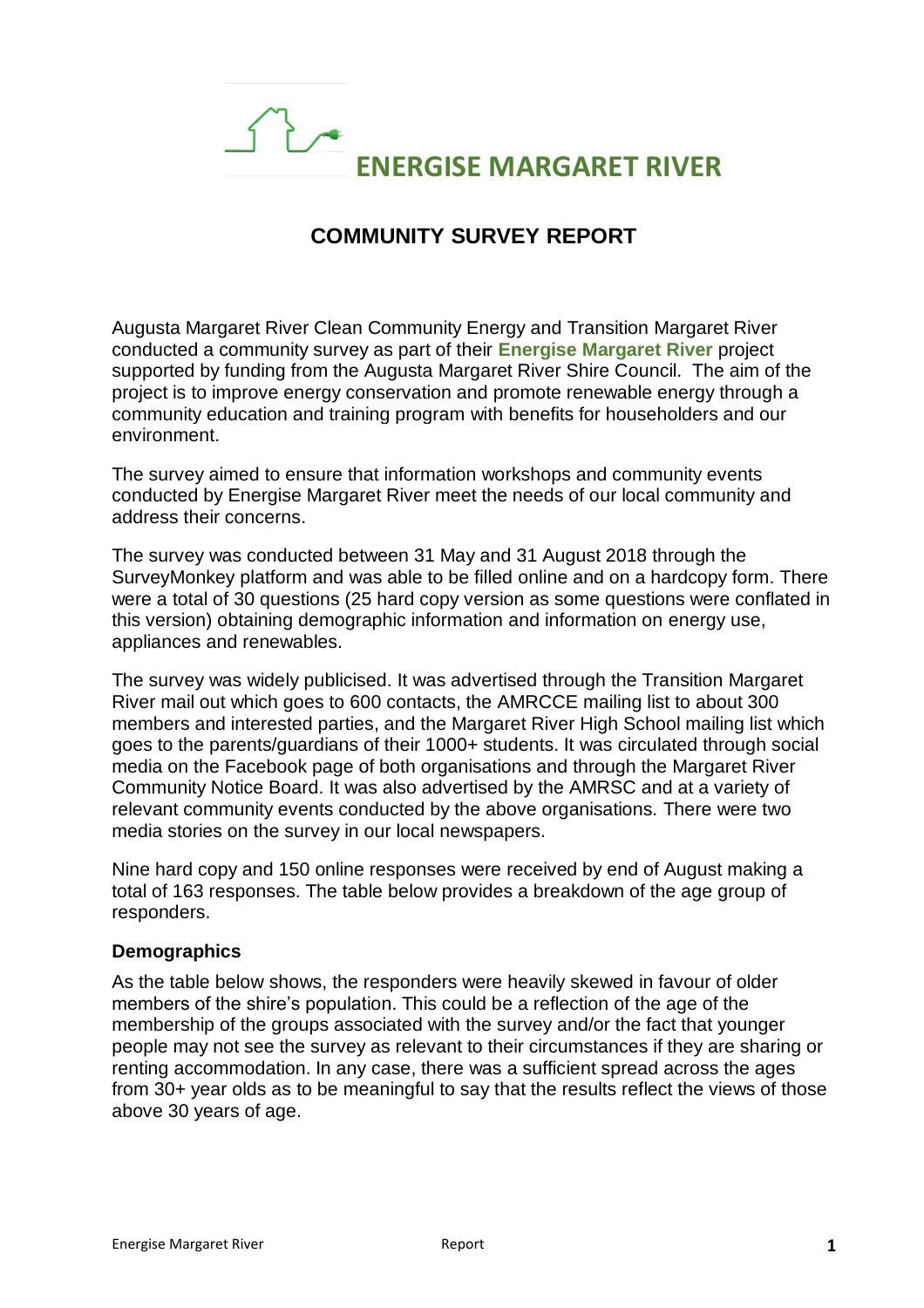| <b>AGE GROUP</b> | <b>NUMBER</b> | <b>PERCENTAGE</b> | COMP TO % IN          |
|------------------|---------------|-------------------|-----------------------|
|                  |               |                   | <b>AMR POPULATION</b> |
| $30$             |               | 2.5               | 35.3                  |
| $30 - 39$        | 20            | 12.3              | 15.8                  |
| 40-49            | 40            | 24.5              | 15.8                  |
| 50-59            | 27            | 16.6              | 13.4                  |
| 60-69            | 39            | 24                | 12.0                  |
| >70              | 32            | 19.6              |                       |

By far most of the responders lived in a house (61%). The next largest group lived in a rural property 30%. A small percentage (5.6%) of responders indicated they lived in a Flat/Townhouse/Duplex/Granny Flat/Studio and an even smaller percentage (3.1%) said "other" but failed to specify what this was.

Most responders indicated they owned their home outright 58.6%. Almost a quarter (22.9%) said they were buying their property while the remainder were renting or had another unspecified arrangement. One speculation is that the large proportion of responders owning their own home reflects the overrepresentation of an older cohort amongst responders.

In terms of household size, most respondents (37%) indicated that there were two people in their household and this group is slightly over represented among respondents. However, there is a reasonable spread of household sizes among respondents to make their responses meaningful across the board. The table below sets out their responses comparing them to the shire population.

| Number of people in<br>household | <b>NUMBER</b> | <b>PERCENTAGE</b> | COMP TO % IN<br><b>AMR POPULATION</b> |
|----------------------------------|---------------|-------------------|---------------------------------------|
|                                  | 21            | 13                | 10.2                                  |
| ◠                                | 60            | 37                | 29.1                                  |
| 3                                | 29            | 17.9              | 19.2                                  |
|                                  | 34            | 21                | 24.7                                  |
| 5                                | 15            | 9.3               | 12.6                                  |
| >5                               | ◠             | 1.9               | 4.1                                   |
|                                  | .58           |                   |                                       |

The responders were well distributed across the shire. The largest group of respondents (56.3%) indicated that they live in Margaret River. However, there were respondents from all the major areas including Augusta (4.4%), Burnside (4.4%) Cowaramup (5.6%), Gnarabup (5%), Forest Grove (3.1%), Osmington (3.8%), Redgate (3.1%), Rosa Brook (3.1%) and Witchcliffe (2.5%).

## **Energy Consumption Index**

In terms of the energy consumed the survey asked for respondents to rely on the information on their energy bill which provides daily consumption information in the way of "units" where each "unit" is equivalent to 1kWH. Responses varied greatly from zero to tens of thousands of units. A total of 136 respondents out of the 163 answered this question. There were a few respondents that were unable to answer this question and a couple that answered qualitatively, with answers such as "minimal" or "a lot". The only way to make sense of the information provided is by grouping it into meaningful groups. The survey indicated that 4 respondents were self-sufficient using no energy from the grid at all. Twelve respondents indicated their usage was from 240 units to 2000 units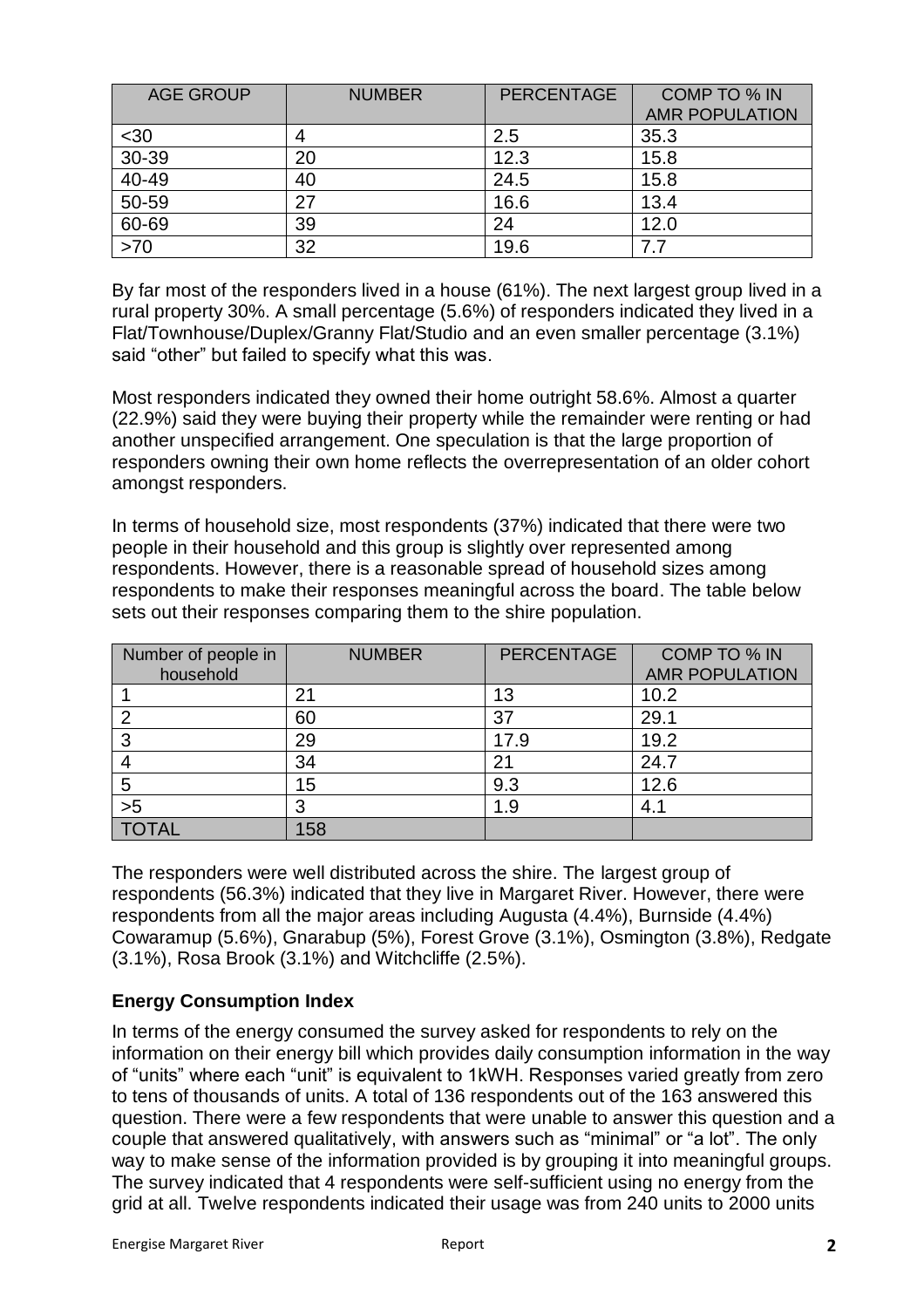with one respondent stating they used 117,903 units. We can only assume that these figures include energy consumed for agricultural/industrial purposes rather than for residential purposes. For this reason, they have been excluded from the analysis below.

| Jnits/kWH |        | <5        | $5 - 10$                 | $10 - 15$ | $15 - 16$ | 17-20         | $20 - 30$ | >30    |
|-----------|--------|-----------|--------------------------|-----------|-----------|---------------|-----------|--------|
| Number/%  | 4/3.2% | 17/13.5%  | 38/30.2%                 | 19/15.1%  | 12/9.5%   | 1.9%<br>15/11 | 13/10.3%  | 8/6.3% |
| Median    |        | 3.8       |                          | и         | 15.5      | 17 Q          | 21.8      | 36.4   |
| Mean      |        | つに<br>ວ.ວ | $\overline{\phantom{a}}$ | 11<br>1.5 | 15.5      | 7 Q           | 23        | -37    |

| Household size without<br>swimming pool | Average daily consumption<br>benchmark (kWH) |  |  |
|-----------------------------------------|----------------------------------------------|--|--|
| Ť                                       | 12.30                                        |  |  |
|                                         | 15.40                                        |  |  |
|                                         | 18.40                                        |  |  |
|                                         | 21.50                                        |  |  |
|                                         | 24.50                                        |  |  |
|                                         | 27.60                                        |  |  |

Graph Sourced from Energy Australia [https://www.lgenergy.com.au/faq/buyin](https://www.lgenergy.com.au/faq/buying-a-solar-system/what-is-the-consumption-in-kw-h-for-a-typical-australian-home) [g-a-solar-system/what-is-the](https://www.lgenergy.com.au/faq/buying-a-solar-system/what-is-the-consumption-in-kw-h-for-a-typical-australian-home)[consumption-in-kw-h-for-a-typical](https://www.lgenergy.com.au/faq/buying-a-solar-system/what-is-the-consumption-in-kw-h-for-a-typical-australian-home)[australian-home](https://www.lgenergy.com.au/faq/buying-a-solar-system/what-is-the-consumption-in-kw-h-for-a-typical-australian-home)

Using the above information from Energy Australia as a guide, the people responding to the survey used considerably less energy than the average consumption benchmark. That benchmark indicates that the average consumption for households of one person is 12.3 units daily. 13% of respondents said they lived alone but almost half (48%) of those surveyed indicated they used less than that. Half of the respondents (50%) lived in households of 1 or 2 people yet 63.4% or respondents consumed less than the average of the benchmark for households of one or two people.

According to the benchmark, households of 4 people consume 21.5

units of electricity daily but only 10.6% of respondents consumed between 20 and 30 units yet 21% of the households surveyed consisted of 4 people.

According to Synergy (Energy Comparisons by Suburb) the average energy consumed daily by households in Margaret River is 15.69 units but almost three quarters of respondents (73.2%) consumption was below that number of units (0-16 units). In fact, the average daily consumption across the sample was 12.69 units, which is 20% less than the average for Margaret River and is the actual target for energy consumption saving by the community in the Local Energy Action Plan (LEAP).

The above findings can be explained by the overrepresentation of people who have solar PV in the sample as the number of units in the energy bill is the net consumption from the grid after deduction of the energy produced by the PV system. See data below which indicates that the survey sample had double the proportion of people with solar PVs than is the case in the shire of Augusta Margaret River. Also, it is quite likely that self-selection amongst respondents could have led to an over representation of respondents who are already environmentally aware and using energy reduction strategies.

## **Assistance**

These results are consistent with the answer to the next question where the majority of respondents 67.3% indicated that they did not need assistance to reduce their electricity consumption.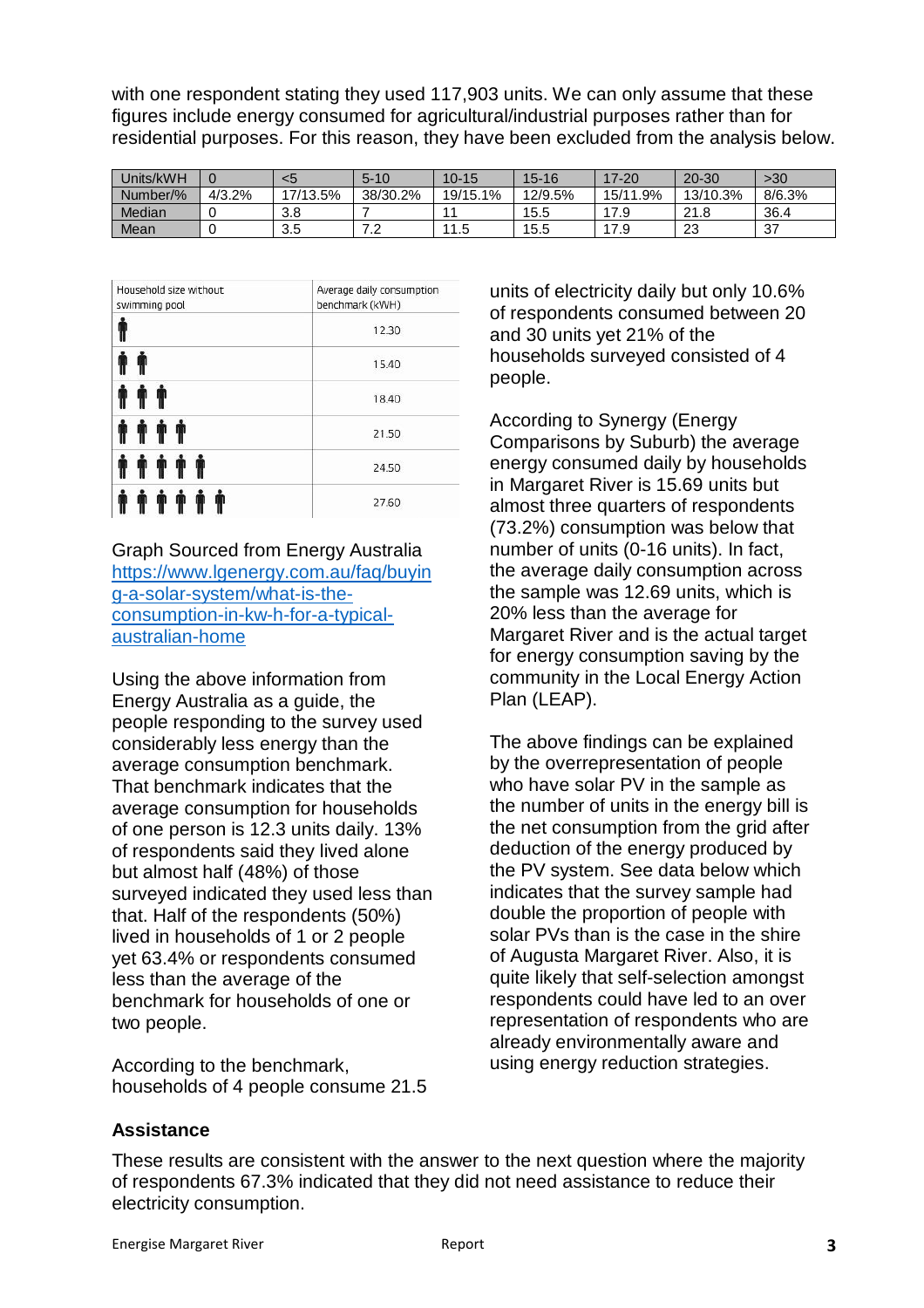Nonetheless, a third of the population (32.7%) of respondents indicated that they would need assistance. In terms of the assistance wanted, they wished for assistance with:

- general information on reducing energy consumption/appliances
- dealing with shade/fluctuations in winter/alternatives to solar
- retro-fitting alternatives and access to financial assistance for this
- heating alternatives
- information on PVs and batteries, choice, cost, cost/benefit, etc...

The majority of respondents (51%) indicated a website would be most useful for assistance but close to a quarter (21.8%) preferred a workshop while 17.4% wanted printed information. A few others said a combination of the above means would be useful.

The great majority of respondents (58.3%) said they would not be interested in an audit for their home energy consumption but the remainder (41.7%) were interested.

When taken together, the above statistics suggest that the population seems to be split into those who are able and knowledgeable on how to manage their electricity consumption and those who are not and could benefit from information.

#### **Appliances Used**

In terms of appliances for water heating, the largest percentage of respondents (35.2%) indicated they used solar roof top water heating. When these responses are added to those using solar heat pump (8%) and those who answered "other", and indicated that they used an electric heat pump or other renewable source, they indicate that almost half of the respondents (48.5%) are using a renewable means of accessing hot water. The great majority of respondents (85%) indicated that if they should need to replace their water heating they would choose a renewable system with solar roof top being the preferred (50.3%) system.

Woodfire was by far the largest (74.2%) means of heating. Under 2% used a heat pump and just under 10% used gas for heating. The remainder used electricity or air conditioners for heating purposes. However, when asked what they would choose to replace their heating, nearly one fifth (18.8%) of respondents indicated they would choose a heat pump and those wishing to rely on woodfires decreased to 65.8%.

By far the most common (73.6%) means of cooking was gas although electricity was also widely used (44.2%) with a small proportion (14.7%) indicating they used electric induction for cooking. A small percentage (6.8%) indicated they used a woodfire. The figures above suggest that many respondents are using dual fuel sources for cooking. Gas was still the preferred means of cooking (68.2%) when respondents were asked what they would choose next time they purchased a cooking appliance. Those wishing to rely on induction cooking doubled (31.2%) and those indicating they would choose woodfire reduced slightly to under 5%.

The reasons influencing the decisions as to choice of appliances for heating water, space heating and cooking were multifactorial with environmental reasons (68.5%)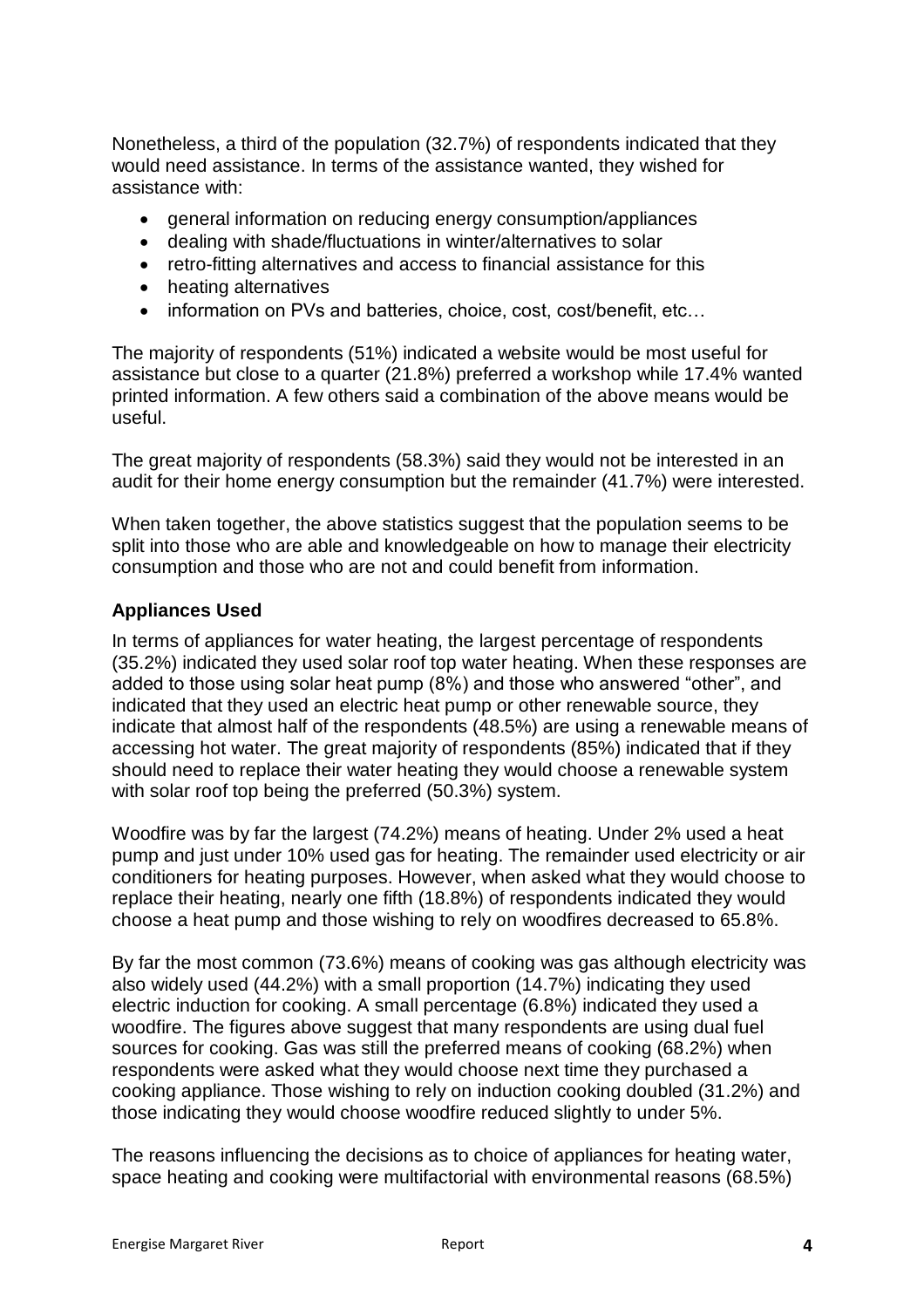mentioned by most respondents together with energy rating and cost savings mentioned by the majority of people. Convenience was mentioned by 47.5% or respondents as a reason while 11.1% had particular reasons for their choice ranging from an inability to choose due to being tenants, house not suitable for induction cooking, and age necessitating ease of use, as some of the reasons for choosing one appliance over another.

#### **Renewables**

More than a third of the respondents (35.2%) had photovoltaic energy at home. This indicates that the surveyed population included a disproportionate number of those people in the shire who have solar photovoltaic systems. According to the Australian PV Institute, only 17.5% of dwellings in the Augusta Margaret River Shire have PV systems (http://pv-map.apvi.org.au/historical#6/-32.880/115.620). As indicated above, the sample has a very large proportion of respondents who owned their home outright making it more likely that this group be the kind of group that is willing and able to make the investment of a PV system.

The great majority of the respondents had small PV systems below 5kw. Of the 51 respondents that provided information on the size of their system, 31 had a system of between 3-5kw, 15 had a system of below 3 kw, 2 had a system of between 5- 10kw and 3 people had systems of more than 10kw. This is consistent with data that indicates that the size of the average PV system in WA in 2015 was 4.5kW in 2015 [\(https://www.solarchoice.net.au/blog/news/average-australian-solar-system-size-up](https://www.solarchoice.net.au/blog/news/average-australian-solar-system-size-up-to-5kw-sunwiz-080715)[to-5kw-sunwiz-080715\)](https://www.solarchoice.net.au/blog/news/average-australian-solar-system-size-up-to-5kw-sunwiz-080715). Six (6) respondents indicated they had batteries for storing energy at home.

Most people indicated they relied on a solar company (49.4%) or a friend (29.6%) when making a decision regarding photovoltaic and/or storage battery information. Less than 10% or respondents relied on information from school/university, Western Power, Plumber and television.

Most people who had solar hot water systems or solar PVs and storage batteries were either satisfied or extremely satisfied with their systems.

50.3% of respondents indicated that they would intend to buy solar PV. They gave a range of reasons for doing so including environmental and economic reasons. While a few had moderate expectations of savings from a PV system most people intending to buy them were hoping for a saving of 50% from their bill.

Those people indicating they were not intending to buy solar PVs (41.1%) were concerned with their cost and not saving enough money by purchasing them. A considerable number of those answering this question were tenants, a few answered that they lived in a shady environment and another few that they were too old to make it economically viable for them.

43.5% of respondents indicated an interest in buying storage batteries at some future date. A large reason (over 74.7%) for doing so was increasing independence from the grid and saving money in the long term. Environmental considerations were very important accounting for around 50% of the reasons for considering such a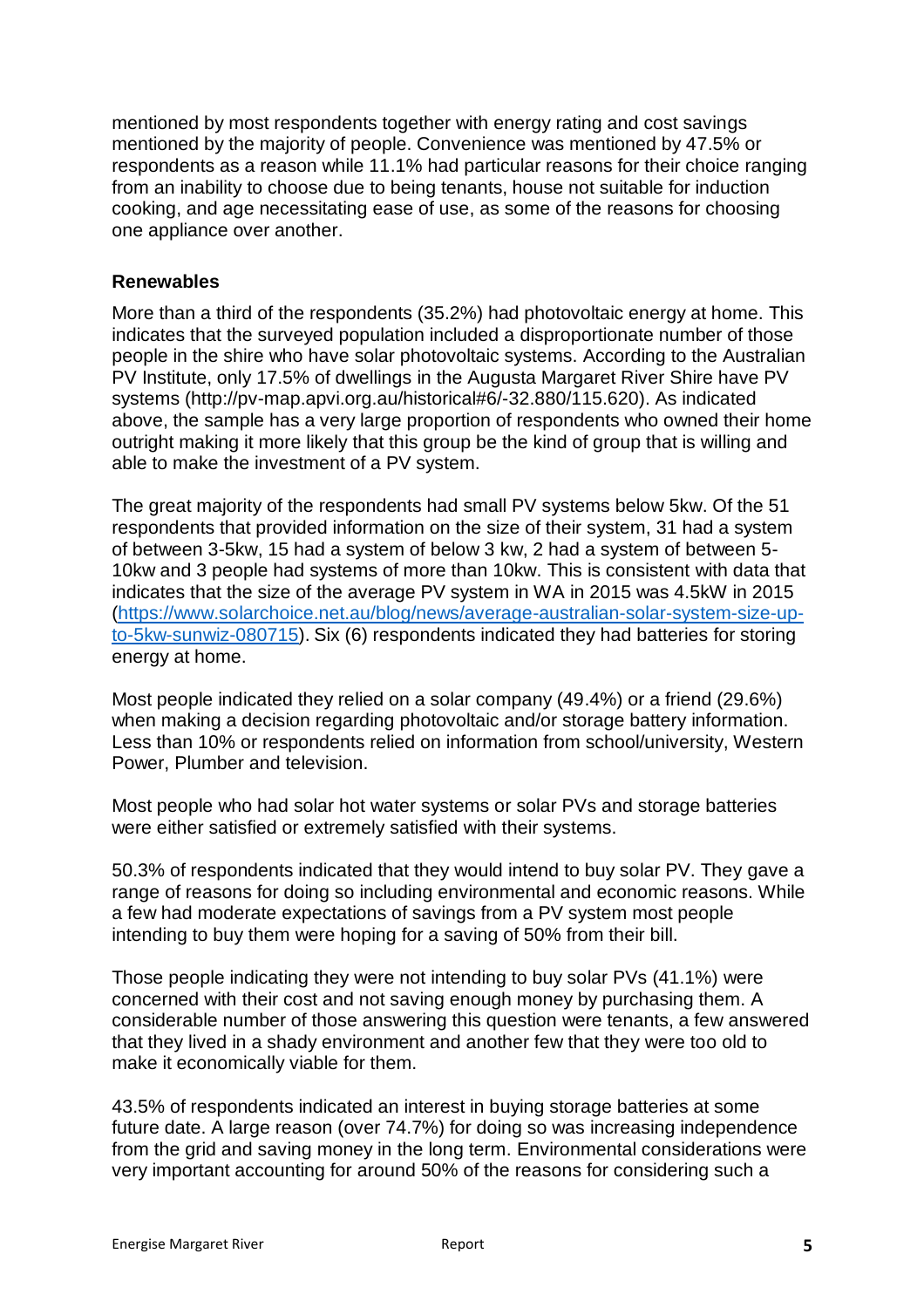purchase. Those considering buying storage batteries expected that by doing so they would be able to save more than half of their electricity cost and many wished to be self-sufficient saving 100% of their electricity.

Those people who were not considering purchasing storage batteries divided into two groups: those who thought it was too expensive (at least at present) and those who were unsure of the technology or they did not trust the technology as it was too new. A considerable number of those answering this question were tenants.

As to the major barriers to the uptake of energy conservation technology/renewable energy, the respondents were generally (86%) of the view that cost was the major barrier with lack of information and lack of confidence being other important barriers. Others cited lack of confidence with government arrangements in relation to rebates on renewables, shade and technical problems and the issue of being tenants and no agreed way to share benefits between owners and tenants.

### **Comments**

Other suggestions/comments included:

- need to provide assistance to those on lower incomes
- reducing cost of renewables through bulk purchase
- more information for people including on storage batteries
- that renewables be mandatory for new homes
- need to encourage electric vehicles
- wanting access to wind power
- problem with shading and bad weather
- lack of trust on renewables
- that this was not an area for local government to be involved in.

#### **Conclusions**

From the viewpoint of implementing Energise Margaret River August-December 2018, the survey has confirmed our approach and allowed refinement of planning for information to be provided at the Fair Harvest Expo.

A fundamental principle of environmental education is the AT-TO – where is our target audience 'at' and where do we want to take them 'to' (outcome)? Increased awareness? Attitudinal change? Behaviour change? (See attachment).

As may be expected for a survey that depends on people choosing to commit to answering the questions, as distinct from a purely random sample, the results are skewed towards people who already have some interest and information. They tend to be people who own their own home, have below-average power use and aboveaverage ownership of solar panels and solar HWS. Some do not require further information to save energy.

However, some people did feel that they need more information and gave us some indication of the topics, for example greater solar PV literacy and more information on storage batteries.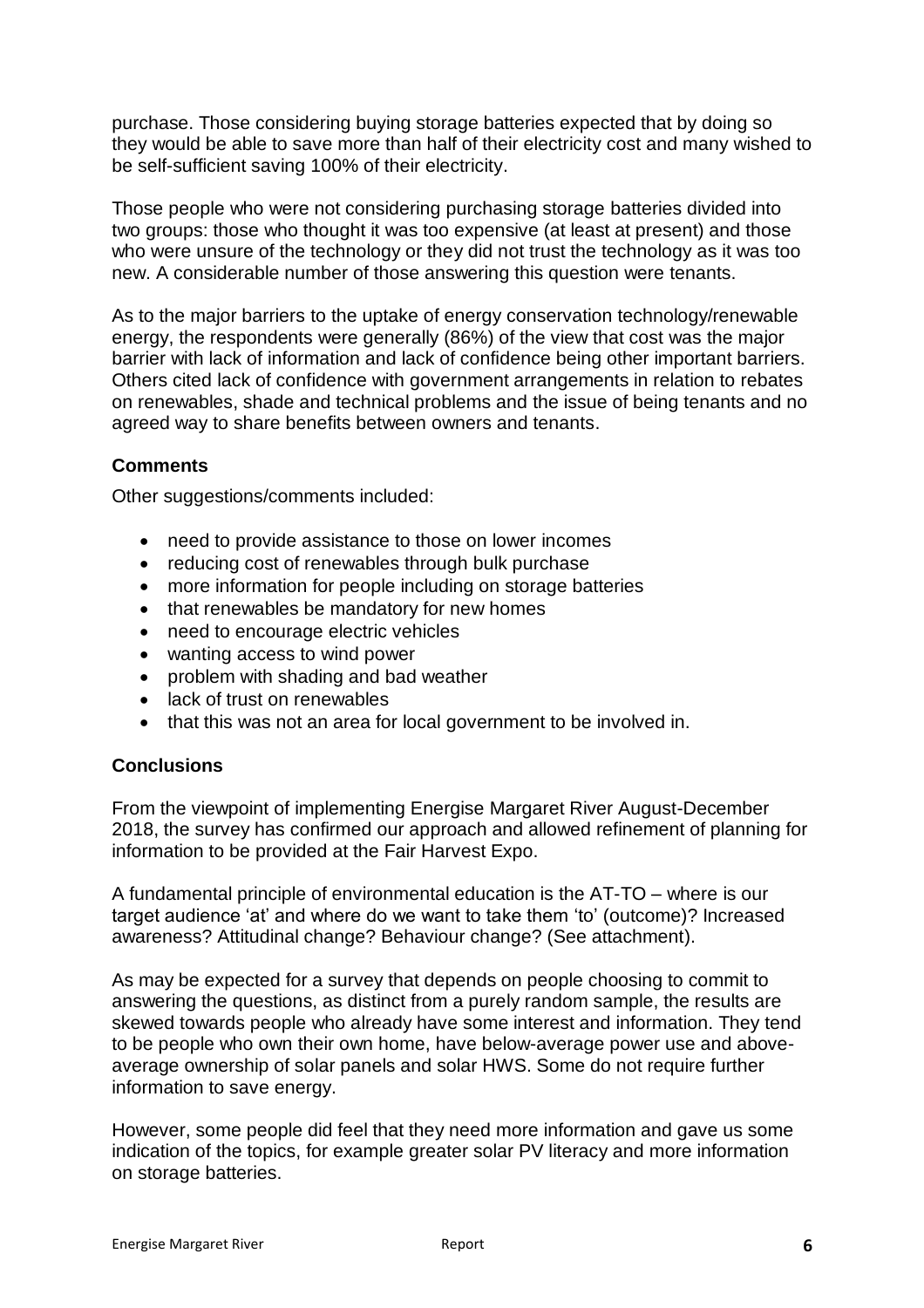Our strategy with this group in our community would be to take them from 'interest and some information' to further behaviour change, using **interactive** communication methods in the **community involvement** sector. Provision of community workshops, Library training sessions on use of energy monitoring equipment, and the plan for technical experts to answer questions and demonstrate technology at the Expo are therefore relevant.

It is interesting that uncertainty about technology or cost-benefit is a barrier to uptake of renewables. At the same time, most people who had solar hot water systems or solar PVs and storage batteries were either satisfied or extremely satisfied with their systems. This would suggest that inviting solar-owners who are willing to share their experience may be a powerful communication strategy.

For those in the survey who are less informed, and the wider community in general, information linked to a 'hook' such as the pedal-power activity planned for 8 September (Organic Garden), Sustainability Pavilion and the Expo, are suitable.

Some of the feedback from the survey is useful input for the Augusta Margaret River Shire' LEAP and Scheme review, for example:

- some groups are excluded from renewables:
- cost is a barrier to renewables for those on lower incomes;
- older community members perceive they don't have enough time to realise the cost benefit of purchasing renewables;
- a need for tenancy agreements to allow sharing benefit of renewables between owners and tenants and work towards incentivizing rental property owners into putting PV on their rental properties to ensure those renting are not excluded from having access to renewables;
- reducing cost of renewables through bulk purchase;
- $\bullet$  the need to explore the benefits of battery systems through pilot(s);
- that renewables and/or energy efficient appliances be mandatory for new homes;
- people want general information on reducing energy consumption; dealing with shade/fluctuations in winter/alternatives to solar; retro-fitting alternatives and access to financial assistance for this; heating alternatives; information on PVs and batteries, choice, cost, cost/benefit, etc

Some 51% prefer a website as a source, and environmental issues and cost are high priorities. Upgrading the Sustainability advice on the Shire website and advertising this in a framework of cost and environmental benefit, with web links to more technical information and local services, may be a cost-effective response.

The relatively large number (41.7%) interested in a home audit suggests this may be a good strategy at a later date. In terms of the current Energise project it is hoped that the Energy Saving Workshops and the demonstrations and equipment to be left at the Library will allow a at least a percentage of people to do their own audit.